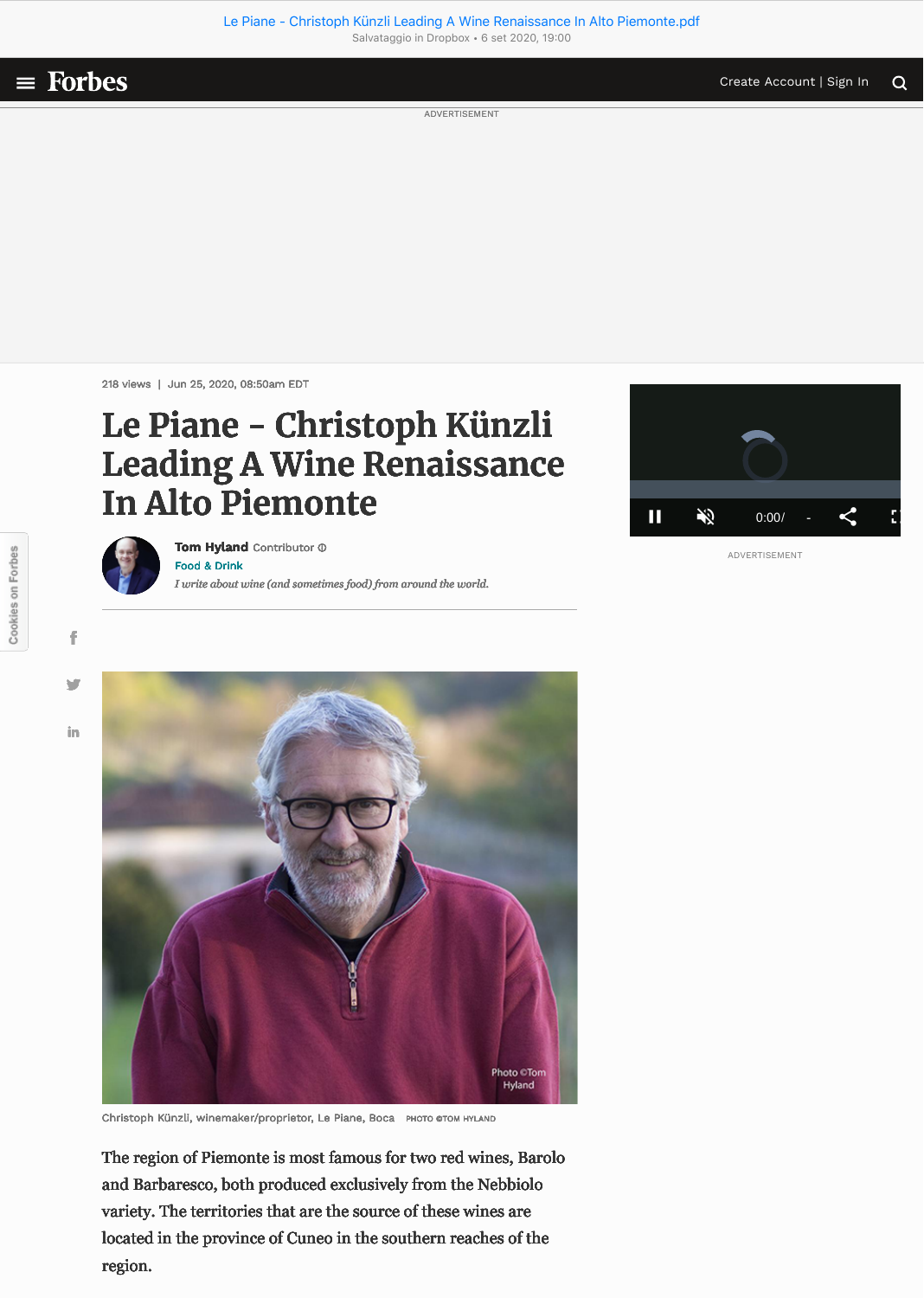But there are other notable versions of Nebbiolo-based wines made in Piemonte, especially in Alto ("upper") Piemonte; examples here include Gattinara, Ghemme and a lovely wine known as Boca. There are only about a dozen producers of Boca, which is made primarily with Nebbiolo, along with Vespolina, a local red variety. Today the leading producer of Boca is Christoph Künzli, proprietor and winemaker at a small estate known as Le Piane.

### **Recommended For You**

Künzli's story is a fascinating one, an example of how one's life can take a surprising, and in this case, a highly successful turn. A Swiss native, Künzli imported fine wines for years and in that capacity, had the opportunity to often visit Italy, and during his visits he tasted the wines of Antonio Cerri at his estate, Campo delle Piane in the tiny hamlet of Boca, not far from the city of Novara. When Cerri became too old to manage the everyday work necessary, Künzli soon after was able to purchase the property in the mid 1990s.

A few words about Boca and Alto Piemonte. This was a thriving wine territory some 70-80 years ago; Künzli notes that in Alto Piemonte, "Nebbiolo was always there and was already famous" in the early 20th century. In the 1930s, Künzli points out that there were almost 75,000 acres of vineyards planted there, meaning there were more plantings than in all of Tuscany at that time.

Over the years, due to the cost of production, many producers in Alto Piemonte either moved south to the Langhe to make Barolo or Barbaresco, or else changed to a businesss that was less costly. "I always say that for these people it was easier to go to the factory than the vineyards, and it took less time," Künzli remarks. "When I came there were very few plantings left; there were only 25 acres left, with the rest being forest." Today then, there are only a few dozen and not a few hundred wine estates in the area.

| <b>PROMOTED</b>                                                                              |                                                                                                         |                                                                                                     |
|----------------------------------------------------------------------------------------------|---------------------------------------------------------------------------------------------------------|-----------------------------------------------------------------------------------------------------|
| Tableau BRANDVOICE   Paid<br>Program                                                         | <b>UNICEF USA BRANDVOICE  </b><br>Paid Program                                                          | Grads of Life BRANDVOICE  <br>Paid Program                                                          |
| <b>Environmental Leadership</b><br><b>Will Be More In Demand</b><br>Than Ever After Covid-19 | <b>In Yemen, Moms Sew</b><br><b>Masks To Protect Their</b><br><b>Kids And Their</b><br><b>Community</b> | 5 Ways Employers Can<br><b>Support Black</b><br><b>Employees: A Young</b><br><b>Leader's Advice</b> |

**[Lebanon Is Producing Excellent Mountain Wines](https://www.forbes.com/sites/tmullen/2020/08/10/lebanon-is-producing-excellent-mountain-wines/) [PepsiCo Says Inclusion Is Essential To Sustainability Of Food System](https://www.forbes.com/sites/shaynaharris/2020/06/25/pepsico-releases-sustainability-report-inclusion-essential-ramon-laguarta-says-systemic-solutions-required/) [Is Oregon The New Burgundy? Ask A Wine Producer](https://www.forbes.com/sites/theworldwineguys/2020/05/26/is-oregon-the-new-burgundy-ask-a-wine-producer/)**

ADVERTISEMENT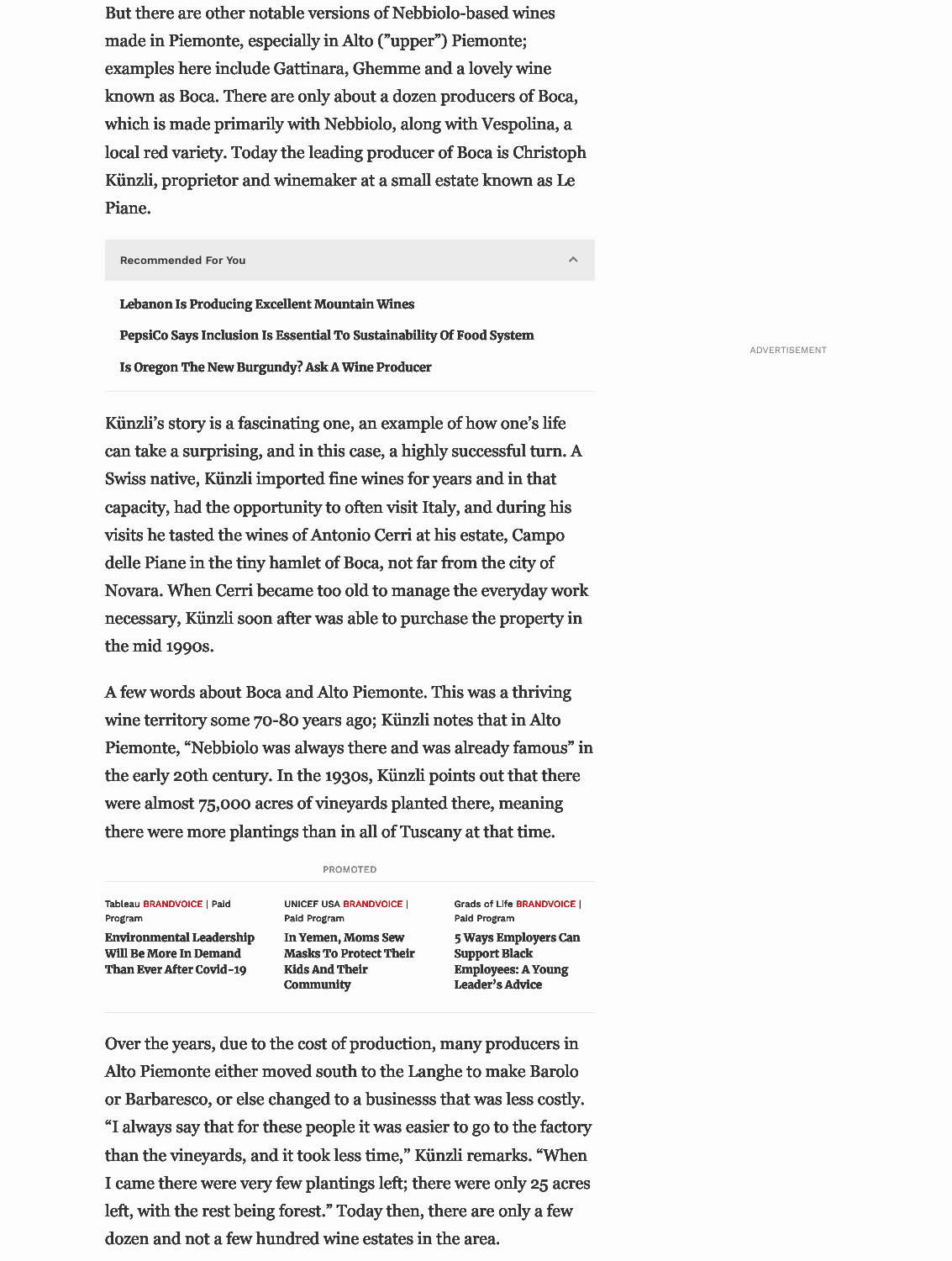

Vineyards at Le Piane estate, Boca PHOTO COURTESY OF LE PIANE

Thankfully, Künzli has decided to remain, despite some locals wondering why he would opt to produce Boca rather than Barolo. His signature Boca, a blend of 70% Nebbiolo and 30% Vespolina, is truly one of not only Piemonte greatest red wines (it is arguably the best Piemontese red that is not Barolo or Barbaresco), it is also one of the finest of all Italian reds. Künzli emulates the style of previous owner Cerri, crafting the wine in a traditional manner, maturing it in large Slavonian oak casks (in fact, he still vinifies in the same cellars of Cerri.)

As Boca is much farther north in Piemonte as opposed to Barolo or Barbaresco, temperatures here are cooler, meaning that generally there is a higher level of acidity in these wines, ensuring excellent aging potential. Künzli's first production of Boca was from 1999 (an excellent vintage) and the wine is in wonderful

### drinking condition.

Künzli is rightfully proud of his work, and notes that several Italian wine publications are grateful to him for "saving" Boca. They also note that is took someone from Switzerland to do this, rather than an Italian. He tells the story of a local grower he has been collaborating with for 20 years now, who told Künzli after ten years , "I can't believe you're Swiss." What's wrong with the Swiss?," is a question he is immediately asked his friend.

Künzli understands why Italians think this way, yet reasons that the fact an outsider is succeeding is something that occurs all the time, in many corners of the world. "It's important sometimes that somebody comes from somewhere, and sees something that people around there may not see anymore because it's so normal.